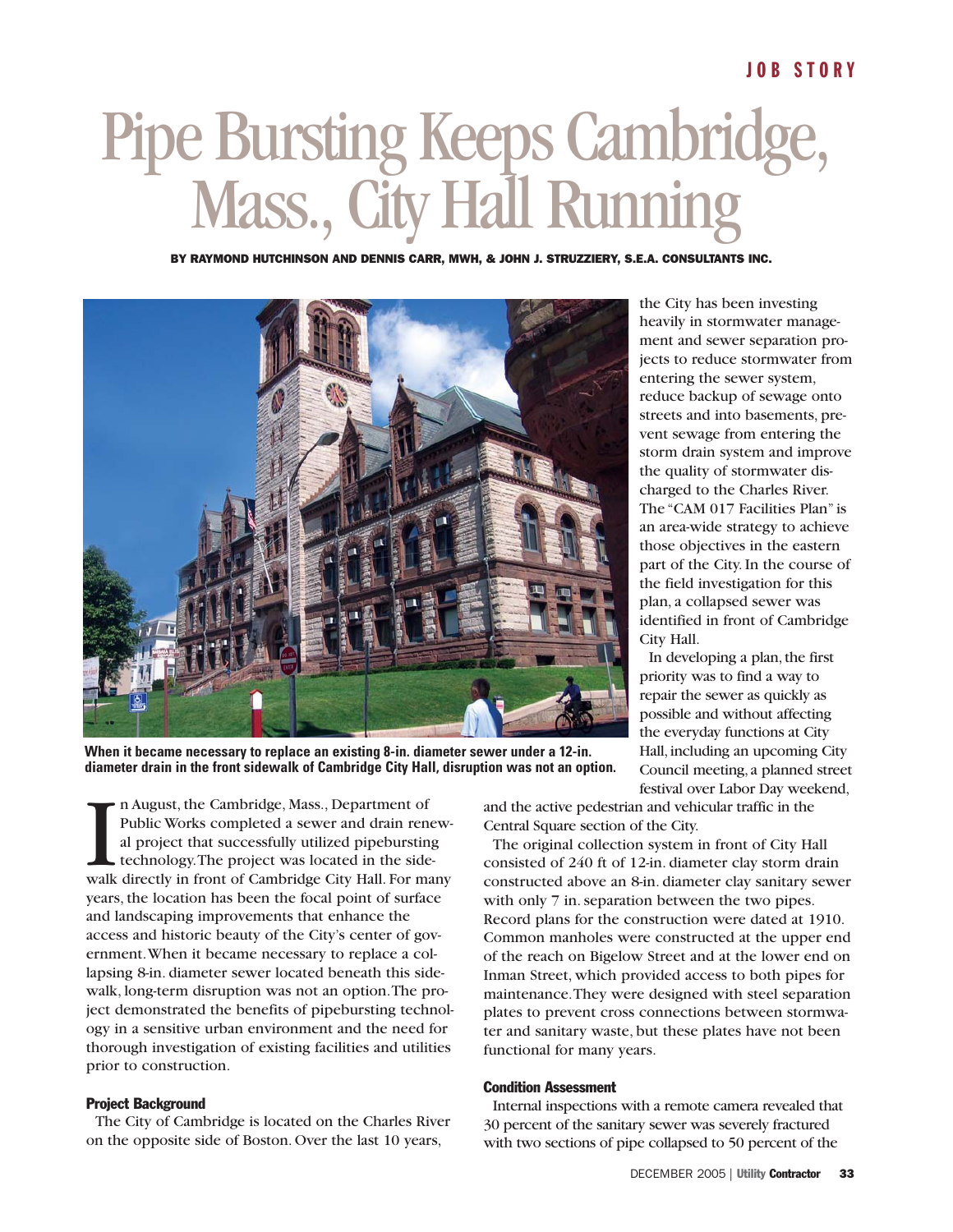

cross sectional area,yet the drain above it was in good condition.There were no surface indications or nearby surface settlements to provide reasons for the fractured sewer.There were no recent trench repairs to indicate nearby utility disturbances.As a result, there was a concern for renewing the sewer without understanding the reasons for its severely deteriorated condition. For this reason, the recommendation was made and accepted to renew the storm drain as well.

Extensive dye testing and building inspection confirmed that all sanitary lateral connections from City Hall had been diverted to the sewers on the side streets of either Bigelow Street or Inman Street and that all existing service connections on the sewer in front of City Hall could be abandoned.Internal inspection of the storm drain identified two storm drain lateral connections and one illicit connection from an electrical transformer vault located in the sidewalk about 1 ft away from the drain.

Review of plans from public utility companies identified a major concentration of gas mains and electrical and telephone conduits in proximity to the common manhole on Inman Street.

### Design of Common Manhole Eliminations

The area wide sewer separation plan required that the common manholes be eliminated.At both Bigelow and Inman Streets, separation was achieved by construction of new sanitary manholes and deflecting sanitary flows from the sewers on each of the two side streets into the main sewer along Massachusetts Avenue.

At Bigelow Street, the deflection was made by a gradual bend in the sanitary sewer, while at Inman Street it was made by a Y-shaped PVC sewer fitting cast in the base of the existing common manhole and then encased in concrete to complete the separation.This configuration complicates future maintenance operations to some degree but was necessary because two

high-pressure, large-diameter gas transmission mains were located immediately next to the common manhole.

# Evaluation of Pipe Repair **Alternatives**

The City reviewed options of open-cut excavation,pipe jacking, pipe bursting and cured-in-place pipe (CIPP) lining.Issues of concern included the size of the access pit needed for jacking and bursting operations, the potential impact of these two no-dig operations on the stability of adjacent pipes and structures, the ease of reconnecting service laterals,availability of materi-

als,schedule requirements and costs.

Of the total 240 ft of sewer, there was about 35 ft of severely collapsed pipe and another 35 ft of pipe with minor cracks.Because the sewer is directly below the drain, it would be necessary to replace both pipes. In addition, the pipes are about 100 years old and there was concern as to the strength of the pipe once it was disturbed by the repair work.This method would be most disruptive to City Hall operations and pedestrian and vehicular traffic and for a longer period of time than either of the no-dig operations.

The method of pipe jacking investigated would have used hydraulic jacks located in an access pit to push an expander cone through the existing sewer to break it up, followed by 4-ft replacement sections of rubber gasketed, extra strength, smooth bell ductile iron pipe. This process requires a special type of ductile iron pipe,which added to the potential delays in the project.There was also no known contractor in the area that could demonstrate experience with this type of operation. Because of this, the quotations received were higher than typical for pipe bursting operations.

The method of pipe bursting investigated used both a pneumatic bursting tool pulled through the existing sewer by a steel cable and a power winch located in a downstream manhole.The replacement pipe is a continuous reach of HDPE pipe pulled behind the bursting tool as it breaks down the existing clay pipe.This pipe has the advantage of being joint-less and would minimize infiltration sources into the sewer system.

The idea of strengthening the 12-in. clay drain with a CIPP liner followed by pipe bursting of the sanitary sewer was considered.There was no known experience of a successful pipe bursting operation within 7 in.of a cured-in-place pipe.While the advantage of being able to conduct no-dig reactivation of the two drain service later